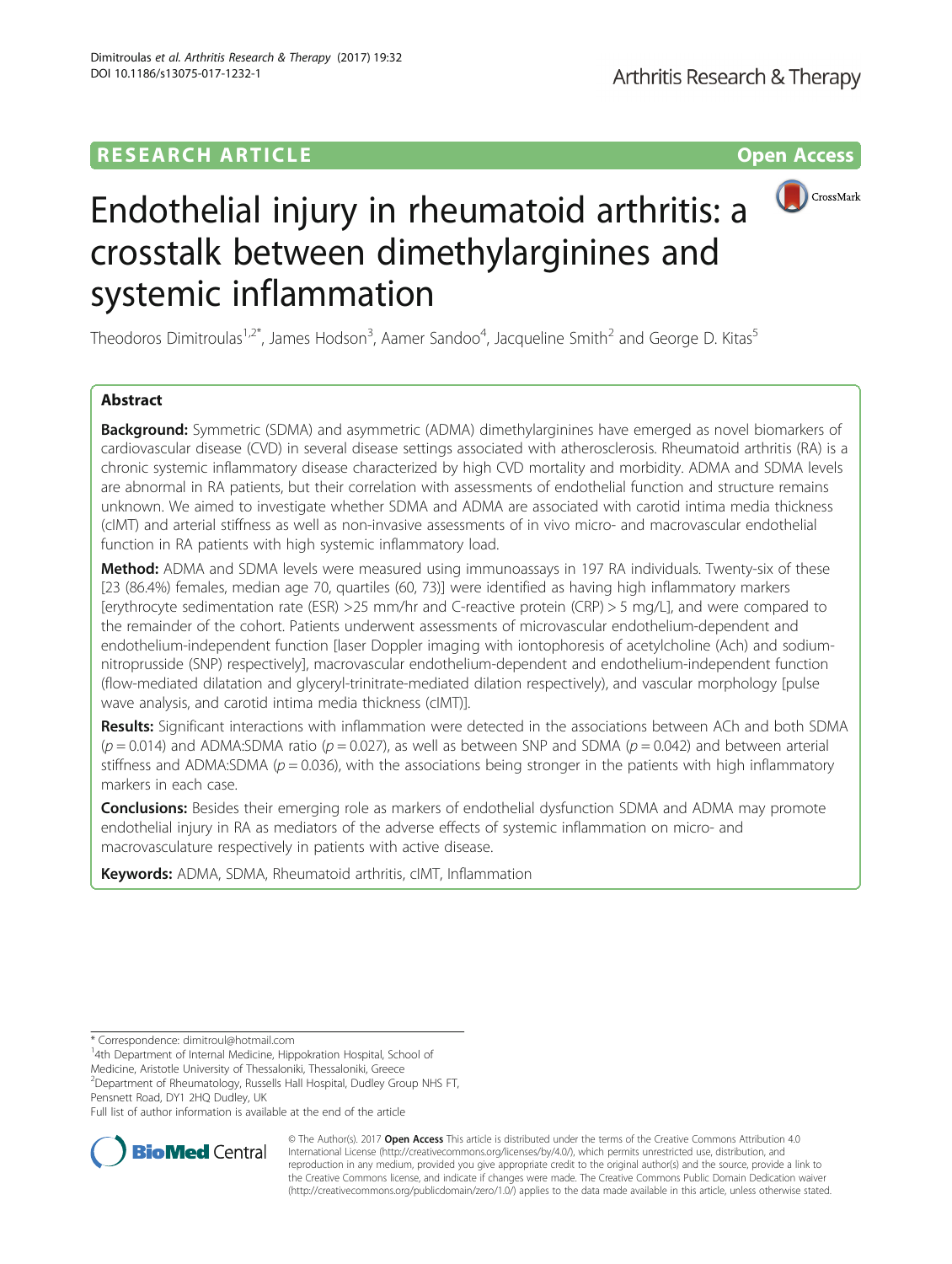## Background

Patients with rheumatoid arthritis (RA) have an increased risk for cardiovascular disease (CVD), which appears to be of equal frequency and severity to those with diabetes mellitus of similar duration [\[1](#page-8-0)]. This elevated CVD risk is only partially explained by the higher prevalence of traditional CVD risk factors in RA [[2\]](#page-8-0) and accounts for almost 40–50% of all deaths resulting in premature mortality and reduced life expectancy amongst RA patients compared to the general population [\[3](#page-9-0)]. The precise pathogenic mechanisms of CVD remain partially understood. It appears that inflammation-induced accelerated atherosclerosis is the main contributor to the excess CVD risk in RA, as inflammatory processes in rheumatoid synovia and atherosclerotic plaque share striking similarities [[4\]](#page-9-0).

Derangement of endothelial function is a key early step in the initiation of vascular injury leading to accelerated atherosclerosis and the development of plaque. Nitric oxide (NO) is the main endothelium-derived regulator of vascular homeostasis with vasodilatory, anti-proliferative and anti-atherogenic properties [[5\]](#page-9-0). Reduced NO synthesis and bioavailability can lead to endothelial dysfunction through several mechanisms such as loss of basal vasodilator tone, enhanced blood cell migration and raised local chemokine and/or cytokine release. In RA, systemic inflammation is a pivotal player in the disruption of the equilibrium between the production of NO and other vasoactive agents and the ensuing imbalance initiates platelet activation, abnormal fibrinolytic activity, lipid and glucose metabolism disorders as well as oxidative stress, all of which contribute to impaired vascular patency and a hypercoagulable state [\[6](#page-9-0)–[8\]](#page-9-0). There is a continuous need for the investigation of potential pathogenetic pathways that may shed more light in the complex interrelations between vascular dysfunction and systemic inflammation in RA.

Recently, interest has shifted towards the identification of molecules associated with suppression of NO synthase activity, the enzyme responsible for NO synthesis. Asymmetric (ADMA) and symmetric (SDMA) dimethylarginines are analogues of L-arginine - the precursor of NO - naturally liberated in biological fluids following proteolysis. They inhibit NO synthesis by competing with Larginine at the active site of NO synthase. Regulation of ADMA metabolism depends on the enzymatic activity of dimethylarginine dimethylaminohydrolase whilst SDMA is mainly cleaved by kidneys, with ADMA:SDMA ratio suggested as an index of dimethylarginine dimethylaminohydrolase activity [\[9](#page-9-0)]. Dimethylarginines have emerged as novel markers of endothelial dysfunction and CVD risk in several conditions associated with severe vascular disease, such as coronary artery disease [[10](#page-9-0)], renal failure [[11](#page-9-0)], diabetes mellitus [\[12\]](#page-9-0) as well as in the general population [[13](#page-9-0)]. A recent meta-analysis of 22 prospective studies suggested that ADMA is strongly associated with CVD outcomes in a broad range of circumstances [[14](#page-9-0)], confirming previous reports and illustrating a role for dimethylarginines in the assessment of CVD risk in highrisk populations. In RA, we and others have demonstrated abnormal circulating levels of ADMA and SDMA and established robust correlations with other indices of atherosclerotic burden, namely insulin resistance and cumulative systemic inflammatory load [\[15](#page-9-0)–[18](#page-9-0)]. In RA, ADMA has been associated with morphological markers of subclinical atherosclerosis, such as carotid intima-media thickness (cIMT) in some [[19](#page-9-0)] but not all studies [\[15, 20](#page-9-0)]. Published data employing non-invasive techniques of endothelium-dependent and endothelium-independent peripheral micro- and macrovascular function and pulse wave analysis have failed to establish relationships between dimethylargines and measurements of vascular morphology [\[21\]](#page-9-0). However, most of these studies included unselected RA patients with a mixture of high, moderate, low and/or minimal disease activity. Although endothelial function and structure are affected in patients with RA [[22](#page-9-0)], no clear association between vascular abnormalities and systemic inflammation has been demonstrated [\[23](#page-9-0)].

The aim of the current study was to address whether dimethylarginine levels correlate with structural and functional markers of atherosclerosis specifically in RA patients with high systemic inflammatory load.

## **Methods**

#### Patient characteristics

One hundred and ninety-seven consecutive patients were recruited from the Dudley Rheumatoid Arthritis Co-morbidity Cohort (DRACCO), a prospective study examining CV burden in RA. Detailed characteristics of the participants have been described previously [\[17](#page-9-0)]. Exclusion criteria included confirmed acute coronary syndrome, evidence of chronic kidney disease or serious psychiatric disorders. The study received ethics approval from The Black Country Research Ethics Committee and all participants gave their written informed consent according to the Declaration of Helsinki. In the present study, RA patients with high inflammatory markers defined as erythrocyte sedimentation rate (ESR) > 25 mm/ hr and C-reactive protein (CRP) > 5 mg/L were identified and analysed as a distinct group. Comparisons were performed between the two subgroups of RA patients: the one with high inflammatory markers and the remaining patients with normal values of ESR and CRP.

## Protocol

All patients reported to a thermoregulated  $(22 \pm 0.9 \degree C)$ vascular laboratory after a 12-hour overnight fast. They were asked to refrain from exercise 24 hours before the session, and from smoking 12 hours before the session.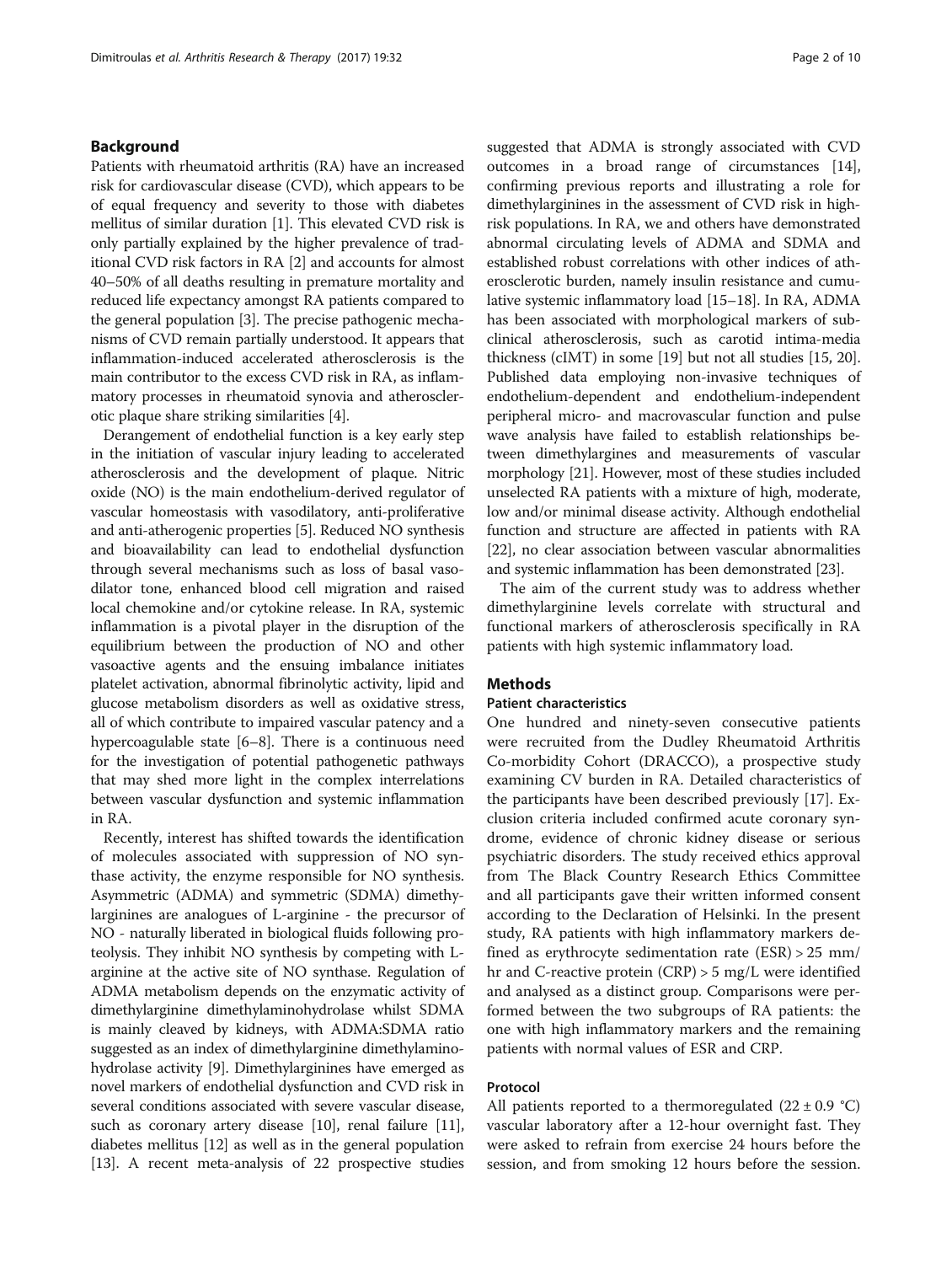Drug regimens were not interrupted. All participants underwent a detailed clinical examination and demographic information was collected by questionnaire. A blood sample was also obtained on the same day, for the assessments of routine hematologic and biochemistry, lipid profile, fasting glucose, fasting insulin, and acute phase response. ESR was measured using the Starrsed Auto Compact blood sedimentation instrument, which automatically carries out the erythrocyte sedimentation analysis according to the Westergren reference method. CRP was measured using the VITROS<sup>™</sup> 5,1 FS Chemistry System (Ortho-Clinical Diagnostics, Raritan, NJ, USA). This is an immunoturbidimetric method. The antibody in the reagent combines with CRP in the specimen thereby increasing turbidity in the solution. This is measured as an increase in absorbance at 340 nm. The identification of patients with high/abnormal inflammatory markers (ESR > 25 mm/hr and  $CRP > 5$  mg/L) was performed on the basis of the upper limits of normal as provided by the lab. All biochemical tests were carried out in the Biochemistry Laboratory at Russells Hall Hospital, The Dudley Group NHS Foundation Trust, UK.

## Microvascular endothelial function

Endothelial function of the microvasculature was assessed non-invasively using laser Doppler imaging (LDI) (Moor laser Doppler imager, Moor Instruments Ltd, Axminster, UK) with iontophoresis of 1% acetylcholine (ACh, endothelium-dependent, Miochol-E, Novartis, Camberley, UK) and 1% sodium-nitroprusside (SNP, endothelium-independent, Nitroprussiat Fides, Rottapharm, Barcelona, Spain) in 2.5 ml solution containing 0.5% saline by a single observer (AS). This technique has an intra-observer co-efficient of variation for ACh and SNP of 6.5% and 5.9% respectively for AS [\[24](#page-9-0)].

#### Macrovascular endothelial function

Assessment of macrovascular endothelium-dependent function was performed using flow-mediated dilatation (FMD) with high-resolution ultrasonography of the brachial artery (Acuson Antares ultrasound system, Siemens PLC, Camberley, UK) according to previously established guidelines [\[25](#page-9-0)]. The intra-observer co-efficient of variation for the study ultrasonographer (AS) was 10.7% for flowmediated dilatation (FMD) and 11.8% for glyceryl-trinitratemediated dilatation (GTN) assessments respectively. For all vascular tests, endothelial function was expressed as the percentage increase in perfusion or diameter from baseline, and all analysis was carried out offline by AS, who was blinded to the identity of the patient.

## Carotid atherosclerosis

High-resolution ultrasonography of the carotid artery was performed by an experienced ultrasonographer (AS) according to previously established guidelines [\[26](#page-9-0)]. The cIMT was defined by determining the thickness between the lines of Pignoli; with the first echogenic line representing the lumen-intima interface, and the second line representing the media-adventitia interface [[27](#page-9-0)]. Assessments of cIMT were performed in the far wall, 1 cm proximal to the carotid bulb, at sites free of plaque in both the right and left common carotid arteries, using the longitudinal scanning plane. Three measurements were taken on each side, and these were averaged to give the mean cIMT for the right and left carotid arteries separately. The cIMT from both sides were further averaged to give the overall cIMT. The intra-observer co-efficient of variation was 8.6%.

## Pulse wave analysis

Pulse wave analysis (SphygmoCor Px Pulse Wave Analysis, ScanMed Medical Instruments, Moreton-in-Marsh, UK) was used to determine subendocardial viability ratio (SEVR) and augmentation index (AIx) as described previously [[28](#page-9-0)]. Briefly, an applanation tonometer was positioned over the radial artery with enough pressure to flatten (but not occlude) the patient's artery. The applanation tonometer detects the pulse pressure wave, which is calibrated against the standard brachial blood pressure and gives the maximum (systolic) and minimum (diastolic) points of the pressure wave. The pressure waveform is then mathematically transformed into a central aortic waveform, which contains the first (peak flow) and second (peak pressure) systolic peaks and displays information on ejection duration. SEVR is calculated by utilising the ejection duration, which is automatically measured by the Sphygmocor system, and dividing the area under the diastolic curve (coronary perfusion) by the area under the systolic curve (cardiac workload). In normal conditions, SEVR can be anywhere between 130% and 200%. Values that are below unity (100%) reflect poor perfusion of the subendocardium.

#### Measurement of ADMA and SDMA

ADMA levels were measured in serum samples by using a commercial enzyme immunoassay ELISA kit (Immundiagnostik, Bensheim, Germany) as previously described [[17\]](#page-9-0). The intra-assay coefficient of variation was 7.6%.

The SDMA assay is based on the method of competitive enzyme-linked immunoassays. The sample preparation includes the addition of a derivatization reagent for SDMA coupling. During the incubation period, the target SDMA in the sample competes with the SDMA derivative (tracer) immobilised on the wall of the microtiter plates for the binding of the polyclonal antibodies. The SDMA in the sample displaces the antibodies out of the binding to the tracer. Therefore, the concentration of the tracer-bound antibody is inversely proportional to the SDMA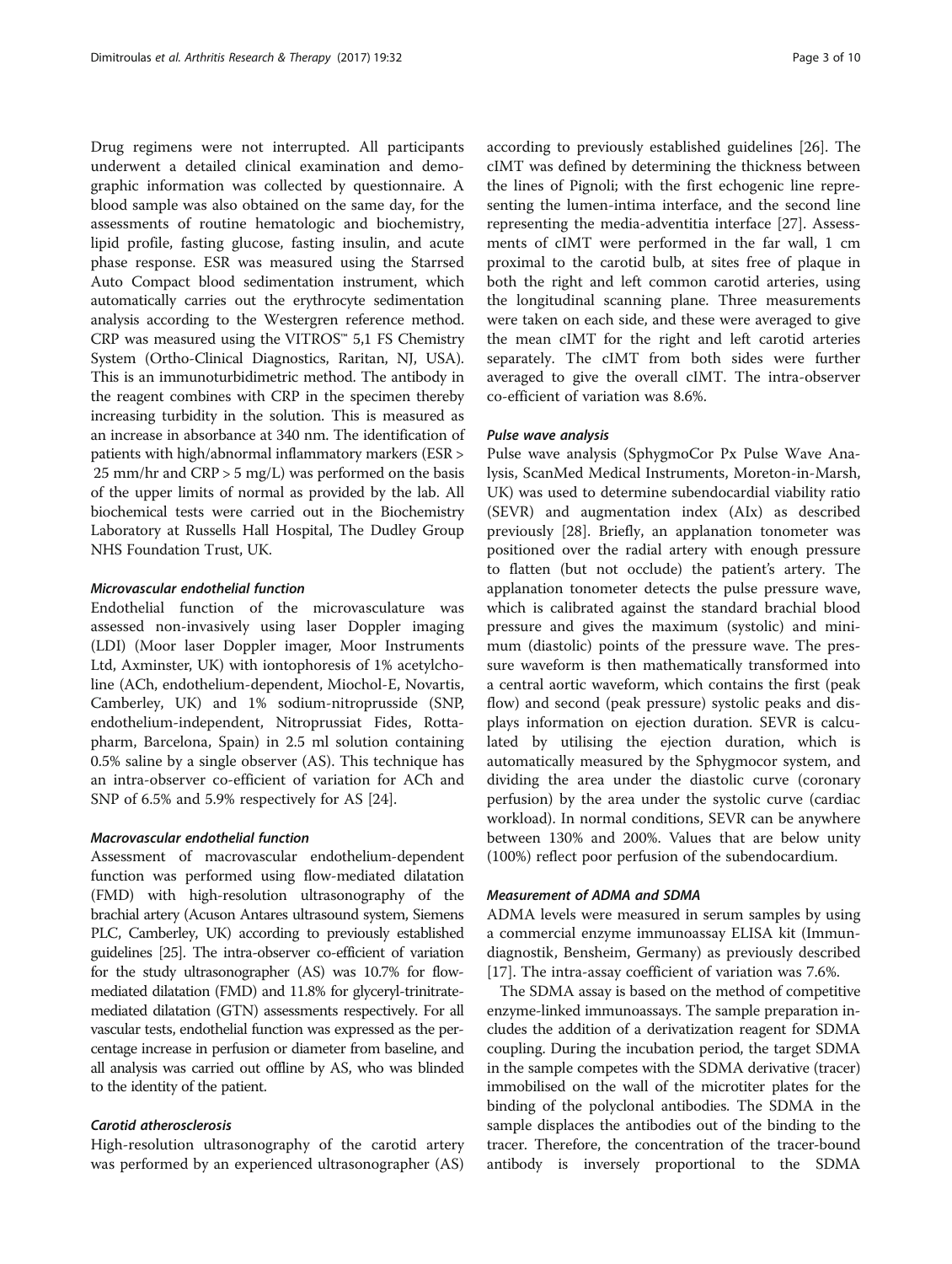concentration in the sample. The absorbance is measured at 450 nm and patient samples are read from a standard curve. The intra-assay standard deviation was 7.5% and inter-assay was 6%. The lowest amount detected was 0.05 μmol/L.

#### Statistical analysis

Prior to the analysis, the distributions of all variables being considered were assessed.  $Log_2$ -transfomations were applied to any variables found to be skewed, in order to normalise the distributions and improve model fit. For variables with negative values, a constant was added to all cases before the  $log_2$ -transfomation, to ensure that this was calculable in all cases. There were several clear outliers in the SDMA measurements, which were excluded from the main analysis, in order to produce reliable models for the remaining cases.

Patients with high levels of inflammation were compared to the group with normal inflammatory markers, using t tests for normally distributed (or log-transformed) variables, Mann–Whitney tests for variables that were not normally distributed, and Fisher's exact tests for dichotomous variables.

General linear models were then produced, in order to assess how the relationships between ADMA and/or SDMA and a range of factors differed by the degree of inflammation. A dichotomous variable indicating the inflammation group (normal or high) was added as an independent variable in each model, along with the factor being considered. An interaction term between these variables was also included, to test whether the gradient for the factor being considered differed between patients with normal and high levels of inflammation.

Where significant interactions were detected, the resulting models were plotted, in order to visualise how the relationships between ADMA and/or SDMA and the factor being considered differed by inflammation. The coefficients from these models were also anti-logged and converted into gradients, representing the percentage increase in ADMA and/or SDMA for a unit increase in the factor.

A sensitivity analysis was also performed, in order to assess whether excluding the outliers had biased the sample and influenced the conclusions. For the whole cohort, Spearman's correlation coefficients between the factors and outcomes were produced separately for the high and normal inflammation groups. The resulting coefficients were then compared, to highlight any cases where the relationships between variables differed by the level of inflammation.

All analyses were performed using IBM SPSS Statistics 22 (IBM Corp. Armonk, NY, USA). Missing data were excluded on a per analysis basis and  $p < 0.05$  was deemed to be indicative of statistical significance.

## Results

#### Patients, characteristics, outliers

Data were available for 197 RA individuals. After being  $log_2$ -transformed, SDMA was found to closely follow a normal distribution, with the exception of 11 (6%) patients with SDMA values >1. These outliers were excluded, in order to make parametric analysis valid, and to prevent them from becoming excessively influential in the analyses performed, leaving  $N = 186$ . Of these patients, 26 (14%) were identified as having high levels of inflammation, as defined above.

Comparisons between the high and normal inflammation groups are reported in Table [1](#page-4-0). With the exception of disease activity score 28, which was found to be increased in the high inflammation group as expected, none of the other factors were found to differ significantly between the two groups. Table [2](#page-4-0) reports the  $p$  values from the models used to test for interactions between inflammation and the factors being considered. Significant interactions with inflammation were detected in the associations between vasodilatory responses to acetylocholine (Ach) and both SDMA ( $p = 0.014$ ) and ADMA:SDMA ratio ( $p =$ 0.027), as well as between vasodilatory responses to 1% sodium-nitroprusside (SNP) and SDMA ( $p = 0.042$ ) and between augmentation index (AIx) and ADMA:SDMA ratio ( $p = 0.036$ ). In each of these cases, it was found that the associations between the factors and SDMA or ADMA:SDMA ratio were stronger in the high inflammation group compared to the normal inflammation group (Table [3](#page-5-0)).

#### Microvascular function

For those patients with normal inflammatory markers, there was no significant association between ACh and SDMA ( $p = 0.791$ ). However, a significant negative correlation was detected in patients with high levels of inflammation ( $p = 0.006$ ) (Fig. [1a](#page-6-0)). In this cohort, a twofold increase in ACh was found to be associated with a 16% reduction in SDMA.

The relationship between ACh and ADMA:SDMA was also non-significant in patients with normal levels of inflammation ( $p = 0.528$ ). However, in patients with high levels of inflammation, a twofold increase in ACh was associated with a significant ( $p = 0.008$ ) increase of 26% in ADMA:SDMA (Fig. [1b](#page-6-0)).

#### SNP

No significant association between SNP and SDMA was detected in the group of patients with normal inflammation levels ( $p = 0.778$ ). However, in the patients with high levels of inflammation, a significant negative correlation was detected ( $p = 0.034$ ), with SDMA found to decline by 6.2% for each twofold increase in SNP (Fig. [2](#page-7-0)).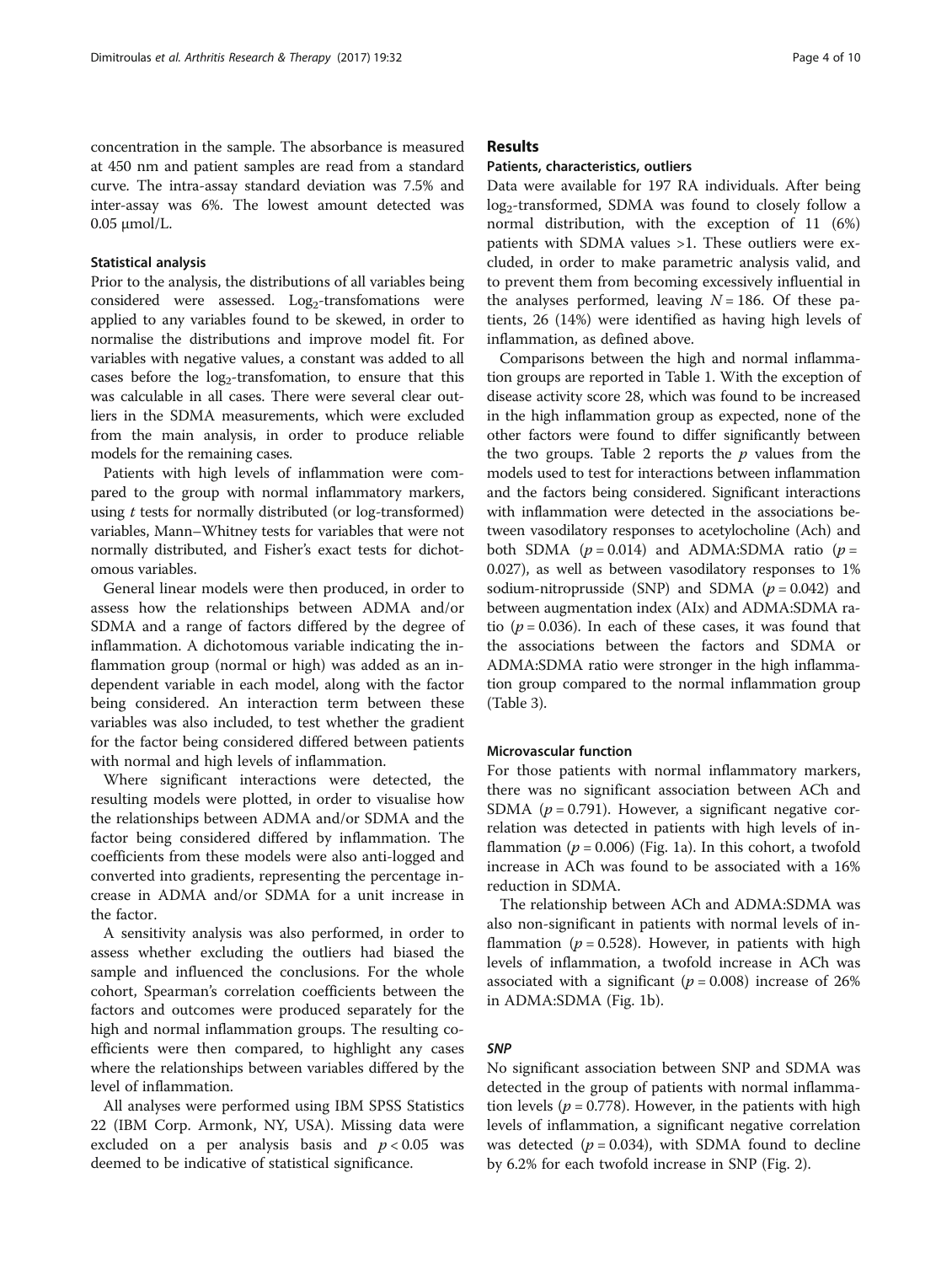<span id="page-4-0"></span>

|  |  | Table 1 Demographics and RA disease characteristics and surrogate markers of atherosclerosis and endothelial dysfunction in RA patients |  |  |  |  |  |
|--|--|-----------------------------------------------------------------------------------------------------------------------------------------|--|--|--|--|--|
|--|--|-----------------------------------------------------------------------------------------------------------------------------------------|--|--|--|--|--|

| Factor                                                      |     | All patients                        | Inflammation         |                        |           |
|-------------------------------------------------------------|-----|-------------------------------------|----------------------|------------------------|-----------|
|                                                             | Ν   | $(N = 186)$                         | Normal ( $N = 160$ ) | High $(N = 26)$        | $p$ value |
| Age (years) <sup>b</sup>                                    | 186 | 66 (59, 73) <sup>b</sup>            | 66 (58, 72)          | 70 (60, 73)            | 0.225     |
| Female gender (%) <sup>a</sup>                              | 186 | 144 (77.4%)                         | 121 (75.6%)          | 23 (88.5%)             | 0.206     |
| Disease duration (years) <sup>b</sup>                       | 154 | 16 $(11, 25)^{b}$                   | 16 (11,25)           | 16 (12.21)             | 0.692     |
| RF (%) <sup>a</sup>                                         | 183 | 136 (74.3%)                         | 114 (72.2%)          | 22 (88.0%)             | 0.137     |
| Anti-CCP antibodies (%) <sup>a</sup>                        | 181 | 115 (63.5%)                         | 96 (61.5%)           | 19 (76.0%)             | 0.186     |
| ESR $(mm/h)^b$                                              | 181 | 11 $(5, 22)^b$                      | 9(5, 16)             | 40 (30, 56)            |           |
| $CRP$ (mg/L) $b$                                            | 186 | 3.0 $(2.9, 8.0)^{b}$                | 2.9(2.9, 4.5)        | 21.0 (13.0, 31.0)      |           |
| DAS $28c$                                                   | 181 | 3.14 $(1.18)^c$                     | 2.97(1.10)           | 4.19(1.12)             | < 0.001   |
| ADMA $(\mu \text{mol/L})^d$                                 | 181 | $0.56$ $(0.54 - 0.58)$ <sup>d</sup> | $0.55(0.53 - 0.57)$  | $0.59(0.56 - 0.63)$    | 0.136     |
| SDMA (µmol/L) <sup>d</sup>                                  | 186 | 0.46 $(0.44 - 0.47)$ <sup>d</sup>   | $0.46(0.45 - 0.47)$  | $0.45(0.41 - 0.50)$    | 0.812     |
| ADMA:SDMA <sup>d</sup>                                      | 181 | $1.22$ $(1.17-1.27)$ <sup>d</sup>   | $1.20(1.15 - 1.25)$  | $1.30(1.17 - 1.46)$    | 0.167     |
| Arterial stiffness <sup>c</sup>                             | 165 | 33 $(9)^c$                          | 33(9)                | 33(8)                  | 0.791     |
| Microvascular endothelial dependent (ACh %) <sup>d</sup>    | 179 | 235 (207-265) <sup>d</sup>          | 244 (213-276)        | 184 (119-262)          | 0.145     |
| Microvascular endothelial- independent (SNP %) <sup>d</sup> | 179 | 116 $(100-134)$ <sup>d</sup>        | 119 (102-138)        | 100 (60-159)           | 0.421     |
| Macrovascular endothelial- dependent (FMD %) <sup>d</sup>   | 173 | 9.8 $(8.8-10.8)^d$                  | $9.9(8.8 - 11.0)$    | $9.0(6.4 - 11.9)$      | 0.554     |
| Macrovascular endothelial- independent (GTN %) <sup>d</sup> | 155 | 19.6 $(18.2 - 21.1)^d$              | 19.7 (18.2-21.4)     | 18.9 (16.0-22.4)       | 0.715     |
| $clMT$ (mm) <sup>d</sup>                                    | 157 | $0.68$ $(0.66 - 0.70)$ <sup>d</sup> | $0.67(0.65 - 0.70)$  | $0.72$ $(0.67 - 0.79)$ | 0.116     |

Bold  $p$  values are significant at  $p < 0.05$ 

RA rheumatoid arthritis, RF rheumatoid factor, anti-CCP anti-citrullinated protein antibody, ESR erythrocyte sedimentation rate, CRP C-reactive protein, DAS 28 disease activity score 28, ADMA asymmetric dimethylarginine, SDMA symmetric dimethylarginine, ACh acetylcholine, SNP sodium nitroprusside, FMD flow-mediated dilatation, GTN glyceryl-trinitrate mediated dilatation, cIMT intima media thickness

 $N$  (%), with p values from Fisher's exact tests

 $<sup>b</sup>$ Median (quartiles), with p values from Mann–Whitney tests</sup>

 $<sup>c</sup>$ Mean (SD), with  $p$  values from t tests</sup>

<sup>d</sup>Geometric mean (95% CI), with  $p$  values from  $t$  tests on log-transformed data

## Macrovascular function

No significant associations between dimethylarginines and assessments of macrovascular endothelial function were detected either in the group of patients with normal or in those with high levels of inflammatory markers.

## Arterial stiffness

No significant association between AIX and ADMA:SDMA ratio was detected in the group of patients with normal inflammation levels ( $p = 0.827$ ). However, in the patients with high levels of inflammation, a significant positive correlation was detected ( $p = 0.033$ ),

Table 2 *p* values from general linear models

| $\tilde{\phantom{a}}$ |             |         |       |             |         |       |           |           |       |  |
|-----------------------|-------------|---------|-------|-------------|---------|-------|-----------|-----------|-------|--|
|                       | <b>ADMA</b> |         |       | <b>SDMA</b> |         |       |           | ADMA:SDMA |       |  |
| Factor                | Main Eff.   | Inflam. | Int.  | Main Eff.   | Inflam. | Int.  | Main Eff. | Inflam.   | Int.  |  |
| Log <sub>2</sub> ACh  | 0.390       | 0.954   | 0.636 | 0.008       | 0.030   | 0.014 | 0.007     | 0.093     | 0.027 |  |
| Log <sub>2</sub> SNP  | 0.702       | 0.989   | 0.824 | 0.074       | 0.056   | 0.042 | 0.100     | 0.151     | 0.087 |  |
| Log <sub>2</sub> FMD  | 0.363       | 0.767   | 0.677 | 0.420       | 0.097   | 0.092 | 0.174     | 0.138     | 0.110 |  |
| Log <sub>2</sub> GTN  | 0.754       | 0.702   | 0.823 | 0.799       | 0.812   | 0.868 | 0.959     | 0.607     | 0.737 |  |
| Log <sub>2</sub> clMT | 0.217       | 0.323   | 0.051 | 0.550       | 0.265   | 0.562 | 0.607     | 0.953     | 0.259 |  |
| Log <sub>2</sub> SEVR | 0.876       | 0.727   | 0.706 | 0.006       | 0.049   | 0.052 | 0.058     | 0.252     | 0.268 |  |
| Alx (HR 75)           | 0.204       | 0.367   | 0.246 | 0.205       | 0.221   | 0.127 | 0.050     | 0.097     | 0.036 |  |
|                       |             |         |       |             |         |       |           |           |       |  |

p values from general linear models, with three terms included in each model: Main Eff. – the main effect of the factor being considered, Inflam. – a binary variable, stating whether a patient had high levels of inflammation (ESR > 25 and CRP > 5), Int. – an interaction term between Main Eff. and Inflam., testing whether the relationship between the factor and outcome differs by the degree of inflammation. Bold  $p$  values are significant at  $p < 0.05$ 

ADMA asymmetric dimethylarginine, SDMA symmetric dimethylarginine, ACh acetylcholine, SNP sodium nitroprusside, FMD flow-mediated dilatation, GTN glyceryltrinitrate mediated dilatation, cIMT intima media thickness, SEVR subendocardial viability ratio, AIx augmentation index, HR heart rate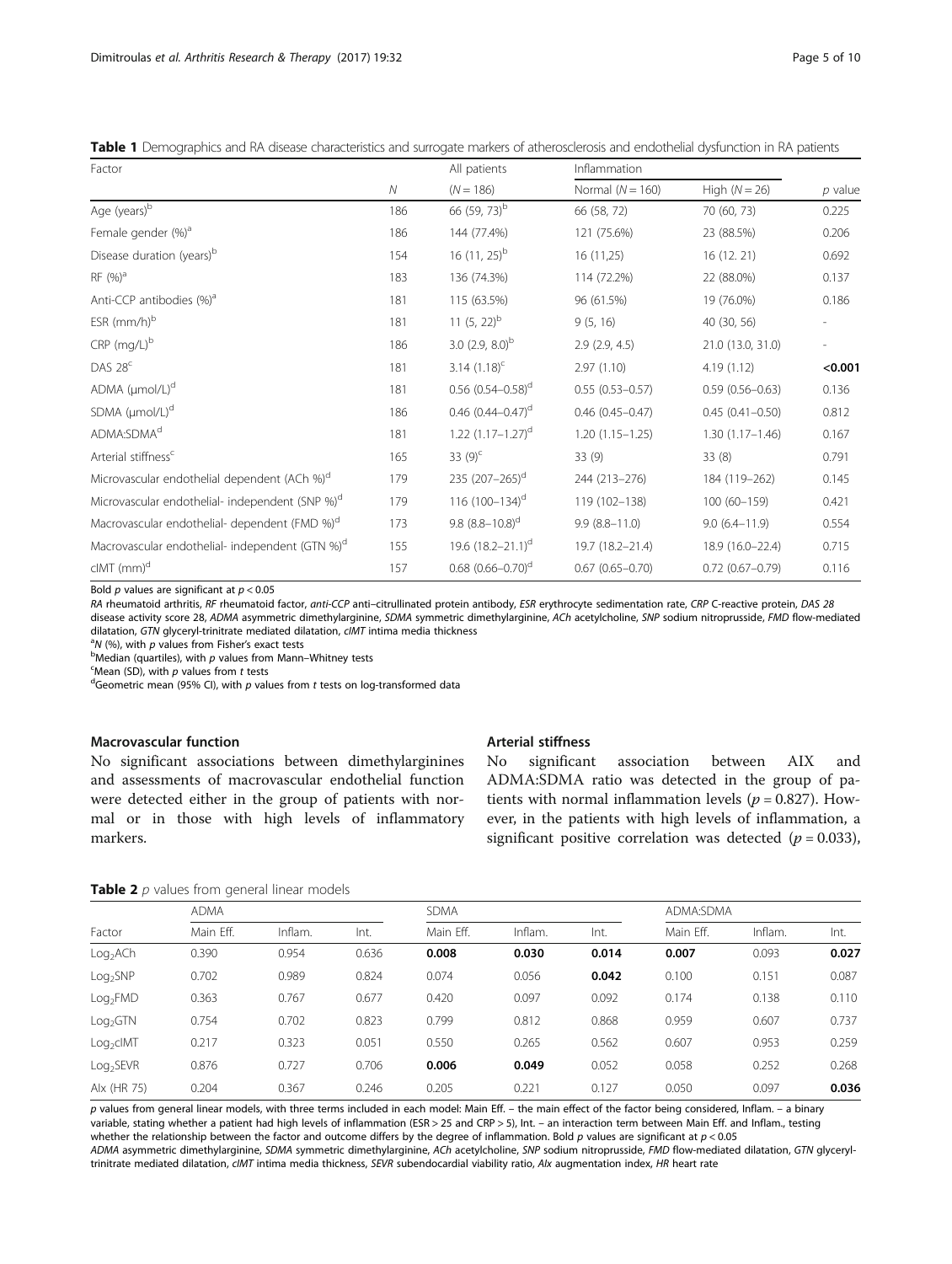|             |                      | Normal inflammation            |         | High inflammation                  |         |
|-------------|----------------------|--------------------------------|---------|------------------------------------|---------|
| Outcome     | Factor               | Gradient                       | p value | Gradient                           | p value |
| <b>SDMA</b> | Log <sub>2</sub> ACh | $-0.7\%$ ( $-5.6\%$ , 4.5%)    | 0.791   | $-16.3\%$ ( $-26.3\%$ , $-5.0\%$ ) | 0.006   |
| ADMA:SDMA   | Log <sub>2</sub> ACh | $2.2\%$ ( $-4.5\%$ , $9.4\%$ ) | 0.528   | 25.6% (6.1%, 48.7%)                | 0.008   |
| <b>SDMA</b> | Log <sub>2</sub> SNP | $0.4\%$ (-2.4%, 3.3%)          | 0.778   | $-6.2\%$ ( $-11.5\%$ , $-0.5\%$ )  | 0.034   |
| ADMA:SDMA   | Alx (HR 75)          | $-0.1\%$ ( $-0.5\%$ , 0.4%)    | 0.827   | 1.6% (0.1%, 3.1%)                  | 0.033   |

<span id="page-5-0"></span>Table 3 Results from general linear models for factors with significant interaction terms

Results are from the models reported in Table [2](#page-4-0). Since the outcome variables of SDMA and ADMA:SDMA had been log-transformed prior to analysis, the resulting coefficients were anti-logged, and converted into gradients representing the percentage increase in the outcome for a one unit increase in the factor. For the log-transformed factors, this is equivalent to the change associated with a twofold increase in the untransformed factor. Bold  $p$  values are significant at  $p < 0.05$ 

SDMA symmetric dimethylarginine, ACh acetylcholine, ADMA asymmetric dimethylarginine, SNP sodium nitroprusside, Alx augmentation index, HR heart rate

with ADMA:SDMA ratio found to increase by 1.6% for each unit increase in AIx (Fig. [3](#page-7-0)).

## Sensitivity analysis

A sensitivity analysis was performed on the whole cohort without exclusions ( $N = 197, 28$  [14%] with high levels of inflammation). Since the outliers were now being included in the data, it was not possible to produce valid regression models, so a non-parametric approach was used. Patients were split into normal and high inflammation groups, and Spearman's correlation coefficients produced to assess the level of correlation between variables (Table [4\)](#page-8-0).

The results were consistent with the main analysis, with significant negative correlations detected between SDMA and both ACh and SNP in patients with high inflammation that were not observed in those with normal inflammation. ADMA:SDMA ratio was found to be significantly positively correlated with ACh and AIx in patients with high inflammation, but not in those with normal inflammation, as in the main analysis. The sensitivity analysis additionally identified a significant negative correlation between cIMT and ADMA in patients with high inflammation that was not present in those with normal inflammation. This effect was not found to be significant in the main analysis, although it only narrowly missed significance, with  $p = 0.051$ .

## **Discussion**

The main finding of our study is the establishment of statistically significant relationships between circulating dimethylargines and assessments of microvascular function and arterial stiffness in RA patients with high levels of systemic inflammatory activity. To the best of our knowledge, this is the first time that such associations are reported in this population and our results may provide further insights in the complex interrelations between functional vascular changes, atherosclerosis and inflammation in RA.

Several non-invasive techniques for the assessment of endothelial morphology and function in micro- and macrovasculature can examine the development of

premature atherosclerosis and provide useful information regarding an individual's CVD risk status, particularly in clinical settings associated with excess CVD risk, such as RA [\[29\]](#page-9-0). In this study, we utilized a broad range of assessments to ensure the global evaluation of vascular function and morphology and investigate potential relationships between indices of vascular health and surrogate markers of endothelial dysfunction and systemic inflammation.

Our findings suggest that dimethylarginines represent not only biomarkers of endothelial dysfunction, but may themselves be important mediators of disruption of vascular homeostasis in RA. Besides their inhibitory properties on NO synthesis, dysregulated ADMA and SDMA metabolism may affect endothelial function through other mechanisms independent of NO synthase inhibition such as inflammation [\[30\]](#page-9-0). Under these circumstances, dimethylarginines contribute to the precipitation of oxidative stress by altering endothelial NO synthase activity, switching it to a superoxide synthase [[31, 32\]](#page-9-0) and acting as amplifiers, promoting vascular injury. This is in line with previous observations, demonstrating links between derangement of NO/ADMA pathway, oxidative stress and inflammation in RA individuals [\[17, 33](#page-9-0), [34](#page-9-0)].

The inverse correlation between SDMA and microvascular function demonstrated in our study may look at first glance fundamentally counterintuitive. However, SDMA levels are lower in RA subjects compared to controls [[16\]](#page-9-0) similarly to what occurs in diabetes mellitus and insulin-resistant patients [[35](#page-9-0), [36\]](#page-9-0). It appears that common mechanisms affecting intracellular migration of endogenous dimethylarginines in RA and insulin resistance are associated with atherosclerosis in both conditions [\[1](#page-8-0)]. Given that SDMA competitively inhibits ADMA for entry into the cells, increased SDMA cellular uptake induced by decreased insulin sensitivity [\[37](#page-9-0)] indirectly contributes to raised serum ADMA levels and progression of vascular disease. This intriguing interaction could explain how lower SDMA levels are associated with microvascular endothelium dysfunction. Finally, the establishment of associations with both endothelium-dependent and endothelium-independent microvascular function suggests that particularly SDMA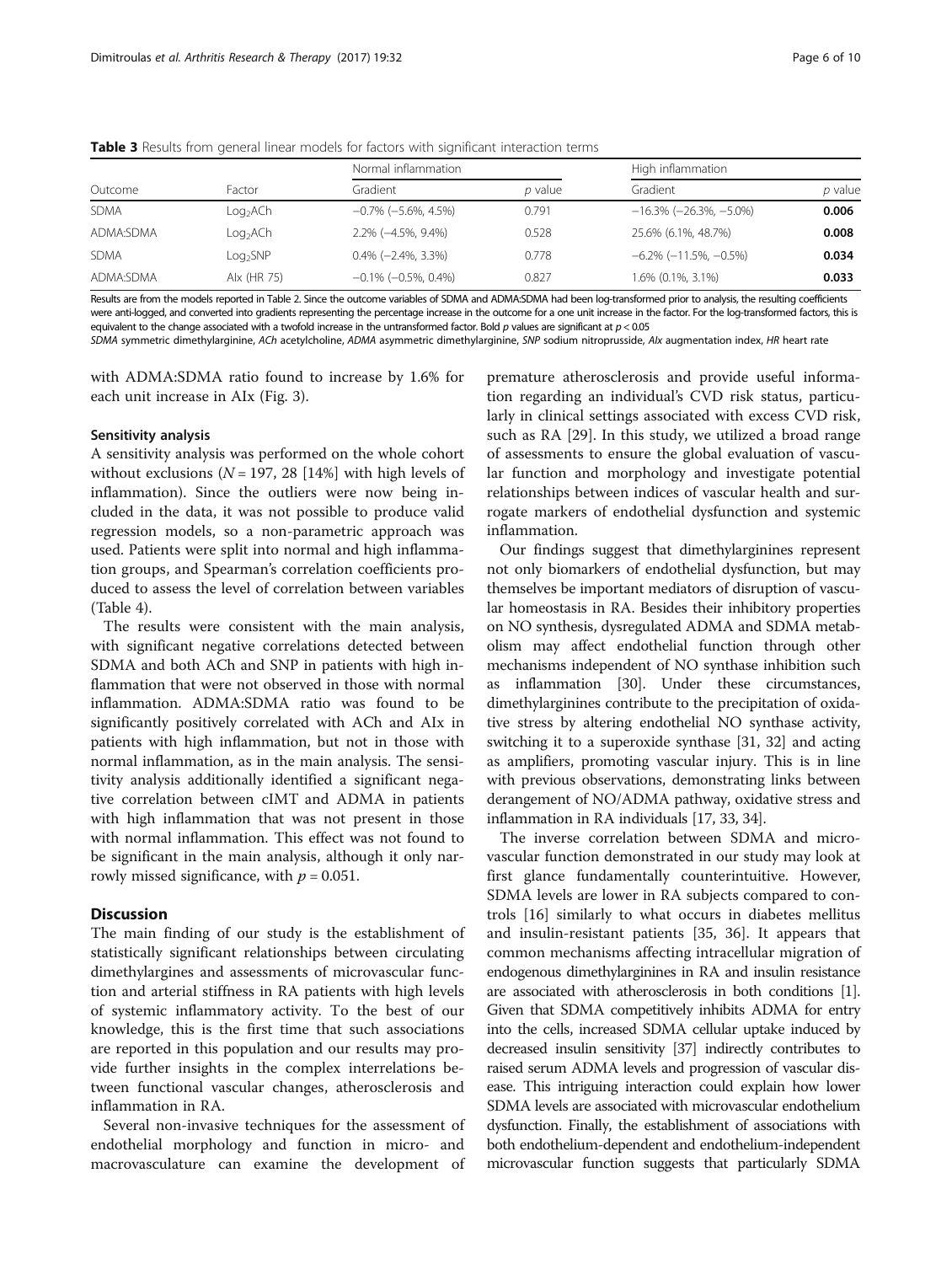<span id="page-6-0"></span>

induces NO depletion through NO synthase-dependent and NO synthase -independent pathways.

Cross-sectional studies have indicated a possible time lag between endothelial injury and structural wall damage, as impairment of endothelial function occurs differently and in different vascular beds with microvascular function affected earlier than the macrovascular one in RA individuals [[38](#page-9-0)–[40](#page-9-0)]. Despite the cross-sectional design of these studies, which cannot confirm temporal relationships, it can be speculated that the reported associations between SDMA only with microvascular

function may underscore the role of dimethylarginines in initiating endothelial damage under conditions where high systemic inflammatory markers are present. On the other hand, the correlations between ADMA and cIMT indicate a role for endogenous NO synthase inhibitors in the development of later stages of atherosclerosis in individuals with high levels of systemic inflammation, which concurs with reports linking elevated CRP with cIMT in RA population [\[41](#page-9-0)].

It is worth noting that, in the modern era, 'Treat to Target' strategies and biologic regimens have considerably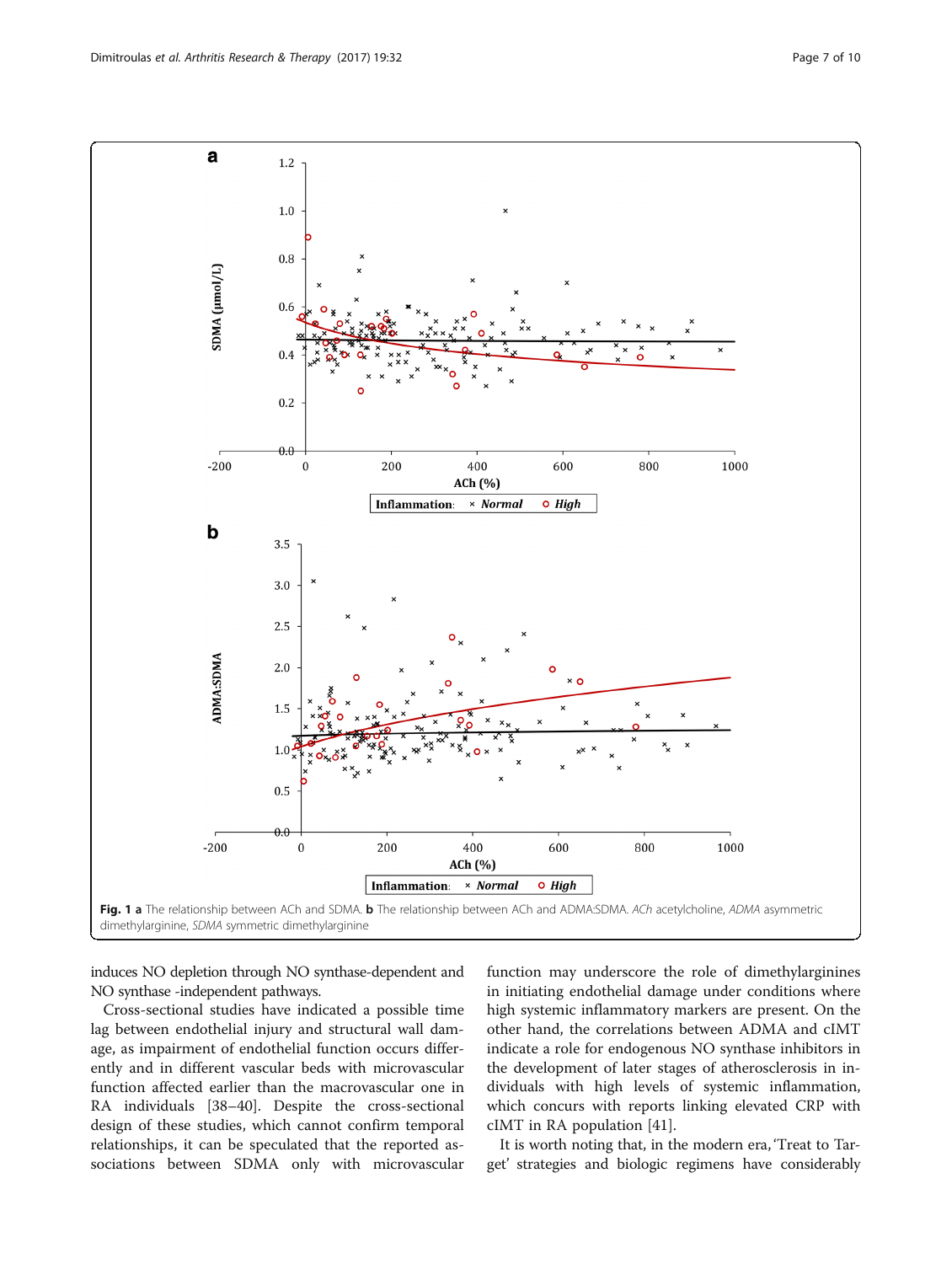<span id="page-7-0"></span>

reduced the proportion of patients with high disease activity, to the point that only about 10% of the individuals in our cohort presented with high levels of systemic inflammation and only seven with disease activity score 28 > 5.1. The results of our study indicate that subpopulations analysis may unfold mechanisms more prominent in specific subgroups of patients, for example those with high systemic inflammation. Once more, these findings confirm the effect of active disease on vasculature and emphasize the need for more aggressive management of CVD risk in this subpopulation. The clinical relevance of interventions specifically targeting ADMA- and SDMA-related pathways in RA patients with high inflammatory activity remains to be evaluated in future large studies focusing on specific end points. A recent double-blind randomized study demonstrated that supplementation of oral tetrahydrobiopterin - a cofactor for the production of NO downregulated by oxidative stress - improved FMD in a small cohort of RA patients [[42](#page-9-0)], providing the rationale for further research.

The strengths and limitations of our study merit consideration. Since the number of patients with high inflammation was small, the analyses performed had relatively low statistical power, particularly for the interaction term in the model, which was the main focus of the study. As a result, small but genuine differences between the two groups may have been missed. For these reasons, it would be preferable to validate the findings from this analysis in an external cohort, in order to ensure reliability of the conclusions. The other limitation

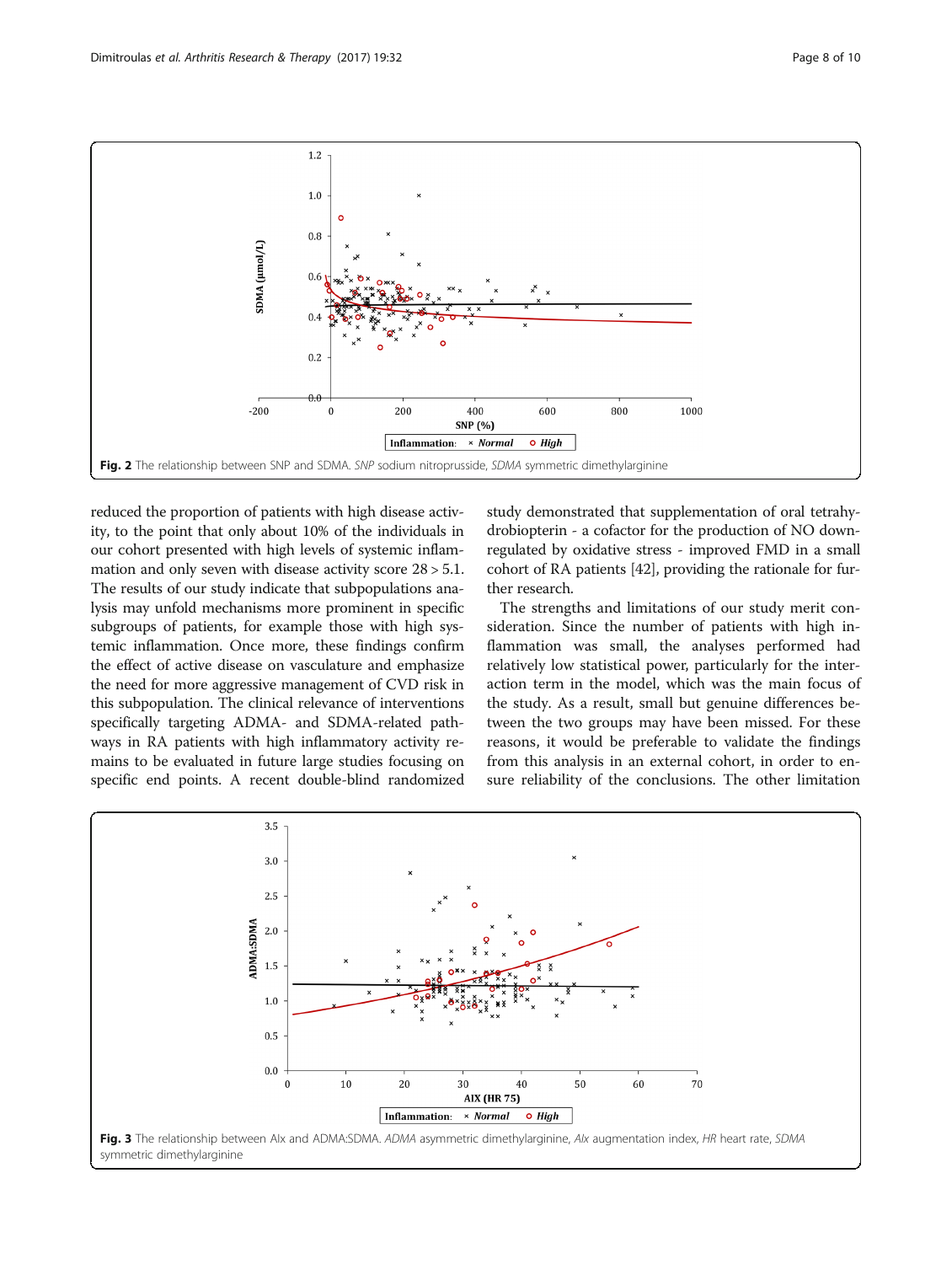#### <span id="page-8-0"></span>Table 4 Sensitivity analysis

|              | <b>ADMA</b>              |                          | <b>SDMA</b>              |                          | ADMA:SDMA                |                          |
|--------------|--------------------------|--------------------------|--------------------------|--------------------------|--------------------------|--------------------------|
| Inflammation | Normal                   | High                     | Normal                   | High                     | Normal                   | High                     |
| Ach%         | $0.067$ ( $p = 0.397$ )  | $0.251(p = 0.216)$       | $-0.077$ ( $p = 0.325$ ) | $-0.401$ ( $p = 0.042$ ) | $0.128(p = 0.108)$       | $0.406 (p = 0.040)$      |
| SNP%         | $0.016$ ( $p = 0.840$ )  | $0.173(p = 0.397)$       | $-0.018$ ( $p = 0.816$ ) | $-0.404$ ( $p = 0.040$ ) | $0.023(p = 0.776)$       | $0.384(p = 0.053)$       |
| FMD%         | $-0.002(p = 0.976)$      | $0.185(p = 0.365)$       | $0.099(p = 0.220)$       | $-0.165$ ( $p = 0.421$ ) | $-0.076$ ( $p = 0.353$ ) | $0.280(p = 0.165)$       |
| GTN%         | $-0.023$ ( $p = 0.782$ ) | $-0.090(p = 0.698)$      | $-0.052(p = 0.540)$      | $0.007(p = 0.978)$       | $0.033(p = 0.698)$       | $-0.090$ ( $p = 0.697$ ) |
| cIMT         | $0.100(p = 0.247)$       | $-0.482$ ( $p = 0.017$ ) | $0.005(p = 0.958)$       | $-0.231(p = 0.278)$      | $0.064$ ( $p = 0.466$ )  | $-0.101 (p = 0.637)$     |
| <b>SEVR</b>  | $-0.013$ ( $p = 0.869$ ) | $0.039(p = 0.865)$       | $0.124(p = 0.121)$       | $0.255(p = 0.251)$       | $-0.091$ ( $p = 0.264$ ) | $-0.303$ ( $p = 0.170$ ) |
| Alx (HR75)   | $-0.011(p = 0.893)$      | $0.272(p = 0.222)$       | $0.069(p = 0.398)$       | $-0.287$ ( $p = 0.195$ ) | $-0.065$ ( $p = 0.434$ ) | $0.527(p = 0.012)$       |

Values are quoted as Spearman's correlation coefficients with p values. Bold coefficients/p values are significant at  $p < 0.05$ 

ADMA asymmetric dimethylarginine, SDMA symmetric dimethylarginine, ACh acetylcholine, SNP sodium nitroprusside, FMD flow-mediated dilatation, GTN glyceryltrinitrate-mediated dilatation, cIMT intima media thickness, SEVR subendocardial viability ratio, AIx augmentation index, HR heart rate

was the requirement to exclude those patients with high SDMA levels from the main analysis. Leaving these cases in the data meant that they became influential outliers in the models produced, resulting in poor model fit and breaking the assumption of normally distributed residuals. However, the sensitivity analysis performed on the data returned consistent results, implying that any bias introduced by excluding these patients had not fundamentally affected the conclusions of the study. Nevertheless, our study contains adequate functional assessments and morphological measurements of vasculature in a real-life population representative of 'average' RA patients attending routine rheumatology clinics.

#### Conclusions

In conclusion, we demonstrated that microvascular function, arterial stiffness and cIMT are associated with circulating ADMA and SDMA levels in RA patients with high inflammatory markers. Although CVD represents an unresolved issue throughout the whole RA population, it appears that high systemic uncontrolled inflammatory activity poses the higher risk for CVD events in RA subjects in the short and long term. In that respect, the present study suggests a possible pathway through which high systemic inflammatory load exerts its deleterious effects on vascular wall by precipitating the interaction between dimethylarginines, and endothelial cells and diminishing NO production directly or indirectly. Dimethylarginines therefore, can be considered important mediators of endothelial dysfunction contributing to the oxidative stress burden in the vasculature and the development of CVD in this population.

#### Abbreviations

ACh: Acetylcholine; ADMA: Asymmetic dimethylarginine; AIx: Augmentation index; cIMT: Carotid intima media thickness; CRP: C-reactive protein; CVD: cardiovascular disease; ESR: Erythrocyte sedimentation rate; FMD: Flowmediated dilatation; NO: Nitric oxide; RA: Rheumatoid arthritis; SDMA: - Symmetric dimethylarginine; SEVR: Subendocardial viability ratio; SNP: 1% sodium-nitroprusside

#### Acknowledgements

Not applicable.

#### Funding

Not applicable.

Availability of data and materials Data is available.

#### Authors' contributions

TD, AS and GK contributed to the conception and design of the study. TD drafted the manuscript. JH performed the analysis of the data and considerably contributed to the drafting of the manuscript. AS performed the assessments of vascular function and morphology. JS performed the laboratory part of the study. GK substantially contributed to revising the manuscript critically for important intellectual content and gave approval of the final manuscript. All authors read and approved the final manuscript.

#### Competing interests

The authors declare that they have no competing interests.

#### Consent for publication

The authors consent to publication.

#### Ethical approval and consent to participate

The Black Country Research Ethics Committee. Written informed consent according to the Declaration of Helsinki.

#### Author details

<sup>1</sup>4th Department of Internal Medicine, Hippokration Hospital, School of Medicine, Aristotle University of Thessaloniki, Thessaloniki, Greece. <sup>2</sup> Department of Rheumatology, Russells Hall Hospital, Dudley Group NHS FT, Pensnett Road, DY1 2HQ Dudley, UK. <sup>3</sup>Institute of Translational Medicine, University Hospital Birmingham NHS Foundation Trust, Queen Elizabeth Hospital Birmingham, Mindelsohn Way, Birmingham B15 2WB, UK. <sup>4</sup>School of Sport, Health and Exercise Sciences, Bangor University, George Building, Bangor, Gwynedd, Wales LL57 2PZ, UK. <sup>5</sup>Arthritis Research UK Epidemiology Unit, University of Manchester, Oxford Road, Manchester M13 9PT, UK.

#### Received: 5 October 2016 Accepted: 12 January 2017 Published online: 10 February 2017

#### References

- 1. Mavrogeni S, Dimitroulas T, Bucciarelli-Ducci C, Ardoin S, Sfikakis PP, Kolovou G, et al. Rheumatoid arthritis: an autoimmune disease with female preponderance and cardiovascular risk equivalent to diabetes mellitus: role of cardiovascular magnetic resonance. Inflamm Allergy Drug Targets. 2014; 13:81–93.
- 2. Nurmohamed MT, Heslinga M, Kitas GD. Cardiovascular comorbidity in rheumatic diseases. Nat Rev Rheumatol. 2015;11:693–704.